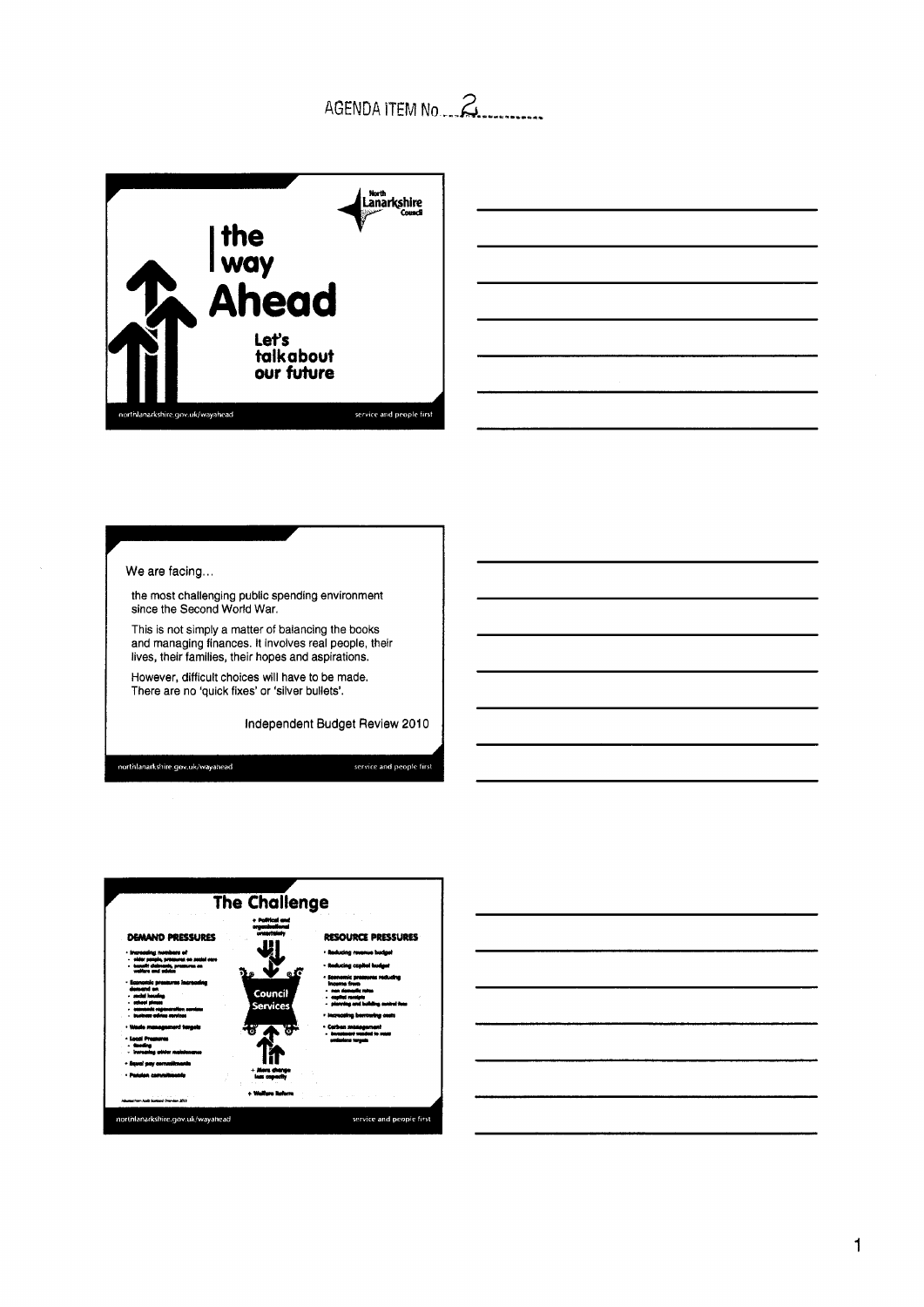### Planning for the future

Our draft corporate plan sets out what the North Lanarkshire Partnership expects to achieve for North Lanarkshire between 2013114 and 2017/18. It has four key priorities:

- Health and wellbeing
- Lifelong learning
- Regeneration
- Service and **People** First

northlanarkshire.gov.uk/wayahead





Each key priority has strategic outcomes:

- Regeneration
	- Reduced unemployment and worklessness
	- Improved business growth and infrastructure
	- Better town centres and communities
	- Improved environment
- Service and People First
	- More customer focus - Workforce development
	- Greater efficiency

northlanarkshire.gov.uk/wayahead

- Improved performance

service and people first

service and people first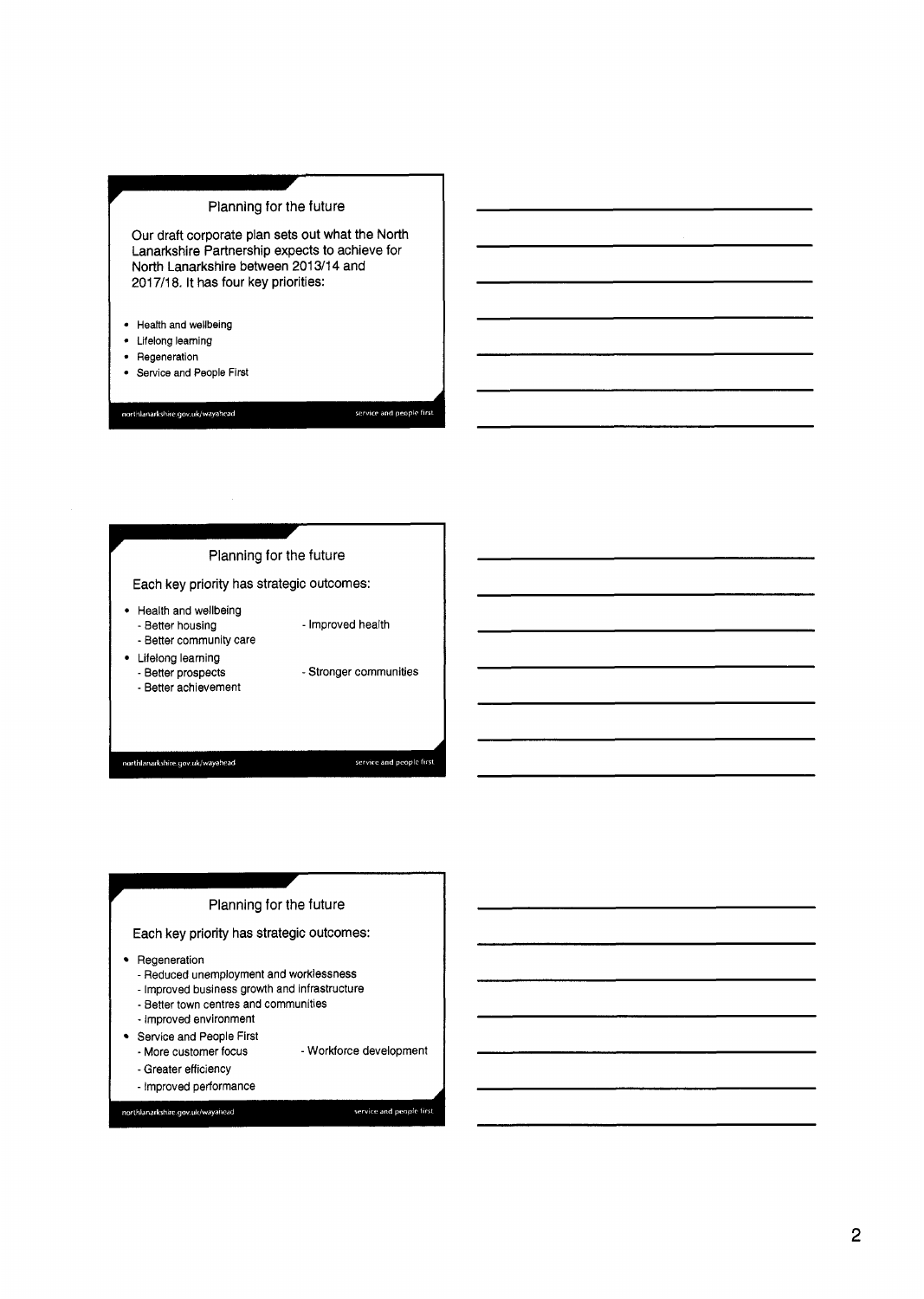





## Where the money is spent



**.Learning and L~SUN N09.126m (43%) Emlronmmtd Svvlcer f161.086m(17%) D~w~~ttg hSocl8lWrk f327.675m(34%) D**<br>**Districts**<br>**TOTAL ESS.513m (6%)**<br>**£953.4m**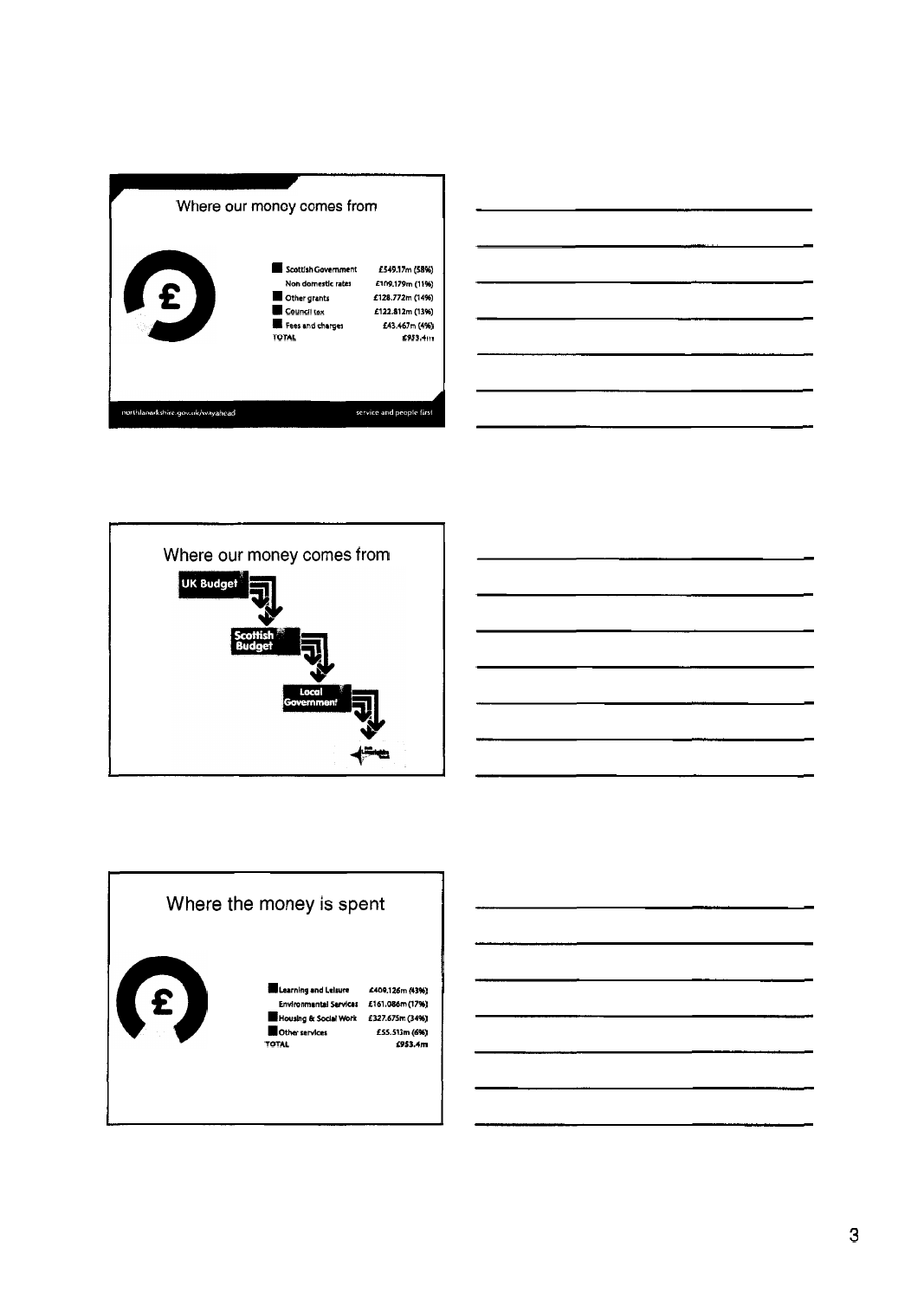



| Financial outlook - September 2012                      |                          |
|---------------------------------------------------------|--------------------------|
|                                                         | £m                       |
| Cost pressures                                          | 40.5                     |
| increasing demand                                       | 21.8                     |
| New investment in schools                               | 12.2                     |
| More properties paying council tax                      | $-1.2$                   |
| Revised Planning Total                                  | 73.3                     |
| Subject to further review November/December 2012 & 2014 |                          |
|                                                         |                          |
|                                                         |                          |
|                                                         |                          |
| northlanarkshire.gov.uk/wayahead                        | service and people first |
|                                                         |                          |

| Service                                | 2013/14<br>5000 | 2014/15<br>£000 | 2015/16<br>5000 | Total<br>£000 | Workforce<br>reduction (FTE) |
|----------------------------------------|-----------------|-----------------|-----------------|---------------|------------------------------|
| Chief Exacutive's Office               | 130             | 205             | RO.             | 415           | 10                           |
| Corporate Services                     | 1820            | 763             | 1095            | 3678          | 69                           |
| <b>Finance &amp; Customer Services</b> | 2615            | BOA             | 1742            | 5161          | 23                           |
| Environmental Services                 | 5089            | 5687            | 5753            | 16509         | 379                          |
| Housing & Social Work Services         | 14290           | 6373            | 11738           | 32401         | 208                          |
| Learning & Leisure                     | 13426           | 14053           | 15167           | 42648         | 695                          |
| Corporate Savings                      | 195             | 4625            | 115             | 4935          | 3                            |
| Totals                                 | 37545           | 32510           | 35600           | 105.745       | 1387                         |

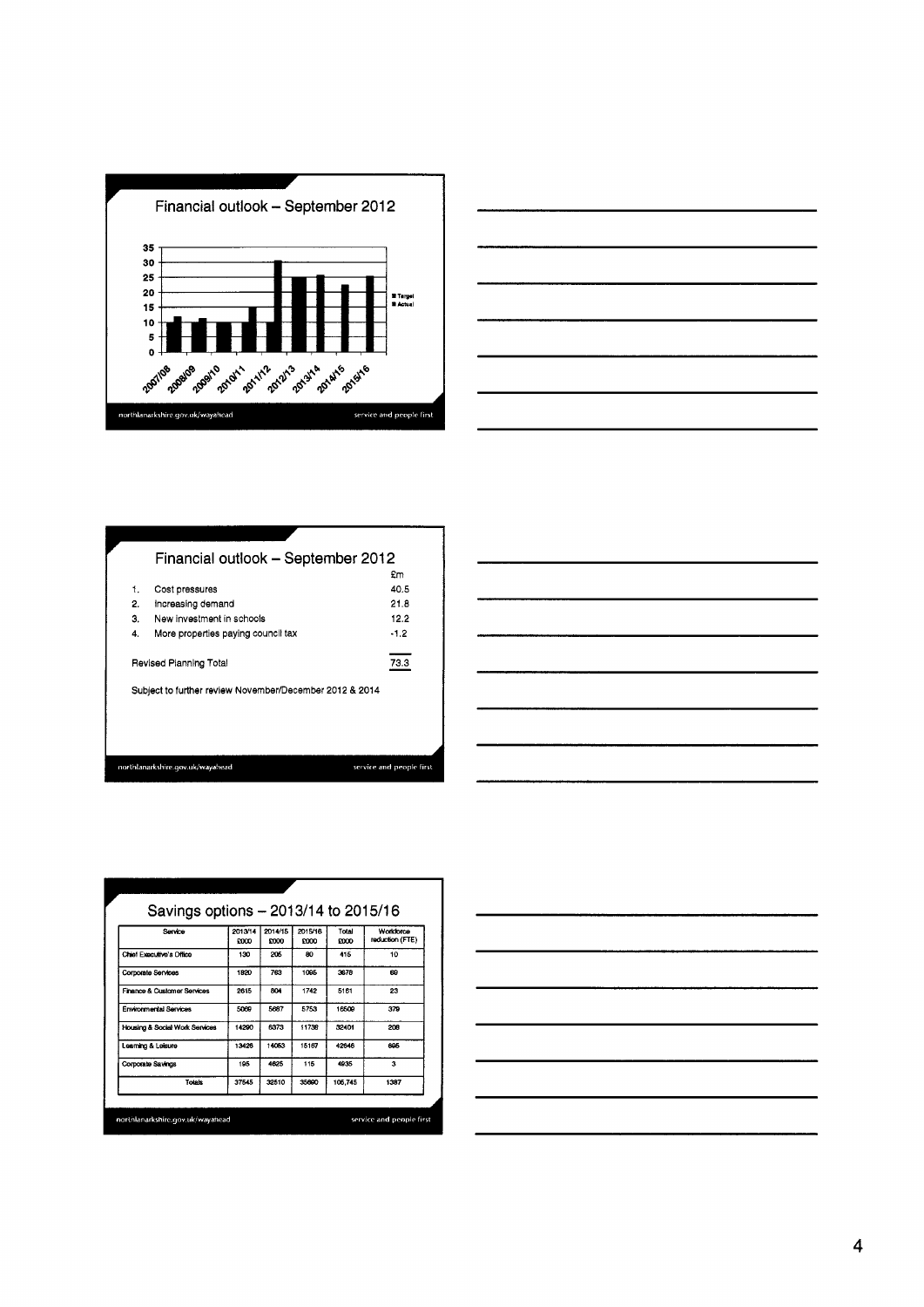### Savings options - summary

- Efficiency Measures **58%**
- Income Generation **6%**

Service Prioritisation **36%** 

- Reduction in Workforce **1387** FTE or **10.3%**
- **f 105.7m**
- Savings options total
- Savings needed **f73.3m**

northlanarkshire.gov.uk/wayahead

service and people first

# Some examples - Housing and Social Work

|   | Savings option                                                                                           | Saving                   |
|---|----------------------------------------------------------------------------------------------------------|--------------------------|
| ٠ | Purchase fewer places in residential schools                                                             | £300,000                 |
| ٠ | Reduce budget for residential schools (disability) and focus<br>more on community care                   | £100,000                 |
| ٠ | Withdraw funding for Newpark School for young people with<br>emotional and behavioural difficulties      | £330,000                 |
| ٠ | Change the way we provide services to younger adults by the<br>application of Self Directed Support      | £5.19m                   |
| ٠ | Provide equipment and adaptations to younger adults only<br>to those with critical and substantial needs | £1m                      |
|   | Close Chilterns and Belhaven Nursing Homes                                                               | £1.9m                    |
|   |                                                                                                          |                          |
|   | northlanarkshire.gov.uk/wayahead                                                                         | service and people first |



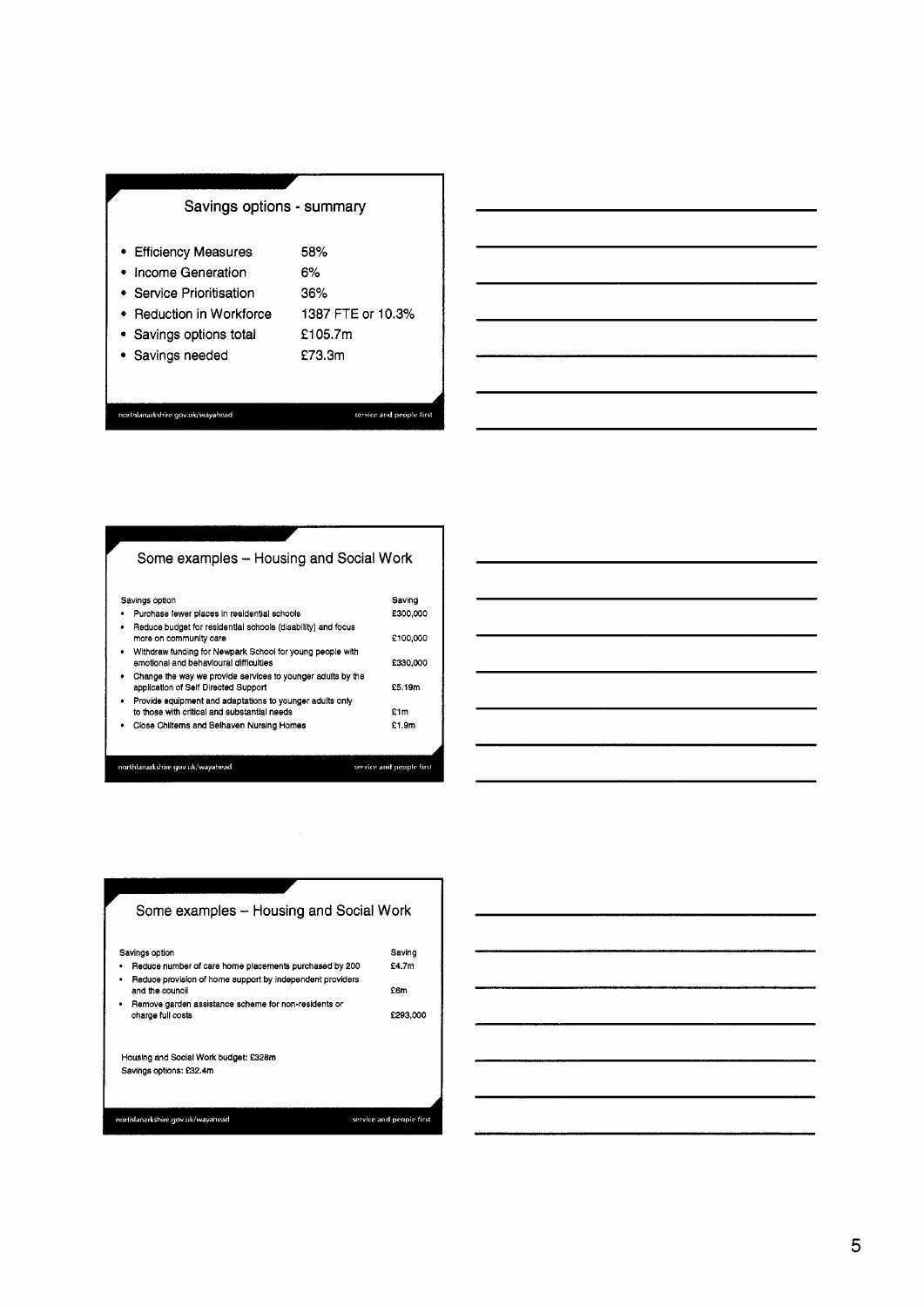



| Some examples – Learning and Leisure                                                                       |                          |
|------------------------------------------------------------------------------------------------------------|--------------------------|
| Savings option<br>Reduce single source grant programme by 20%                                              | Saving<br>£400.000       |
| Cease Primary 5 swimming programme or charge for pupils<br>٠<br>who are not entitled to free school meals  | £110,000                 |
| Close swimming pools in six high schools which have them                                                   | £93,000                  |
| Reduce range of community learning and development<br>programmes<br>Move nursery centres to term-time only | £1.05m<br>£338.000       |
| Learning and Leisure budget: £409m                                                                         |                          |
| Savings options: £42.6m                                                                                    |                          |
| northlanarkshire.gov.uk/wayahead                                                                           | service and people first |
|                                                                                                            |                          |



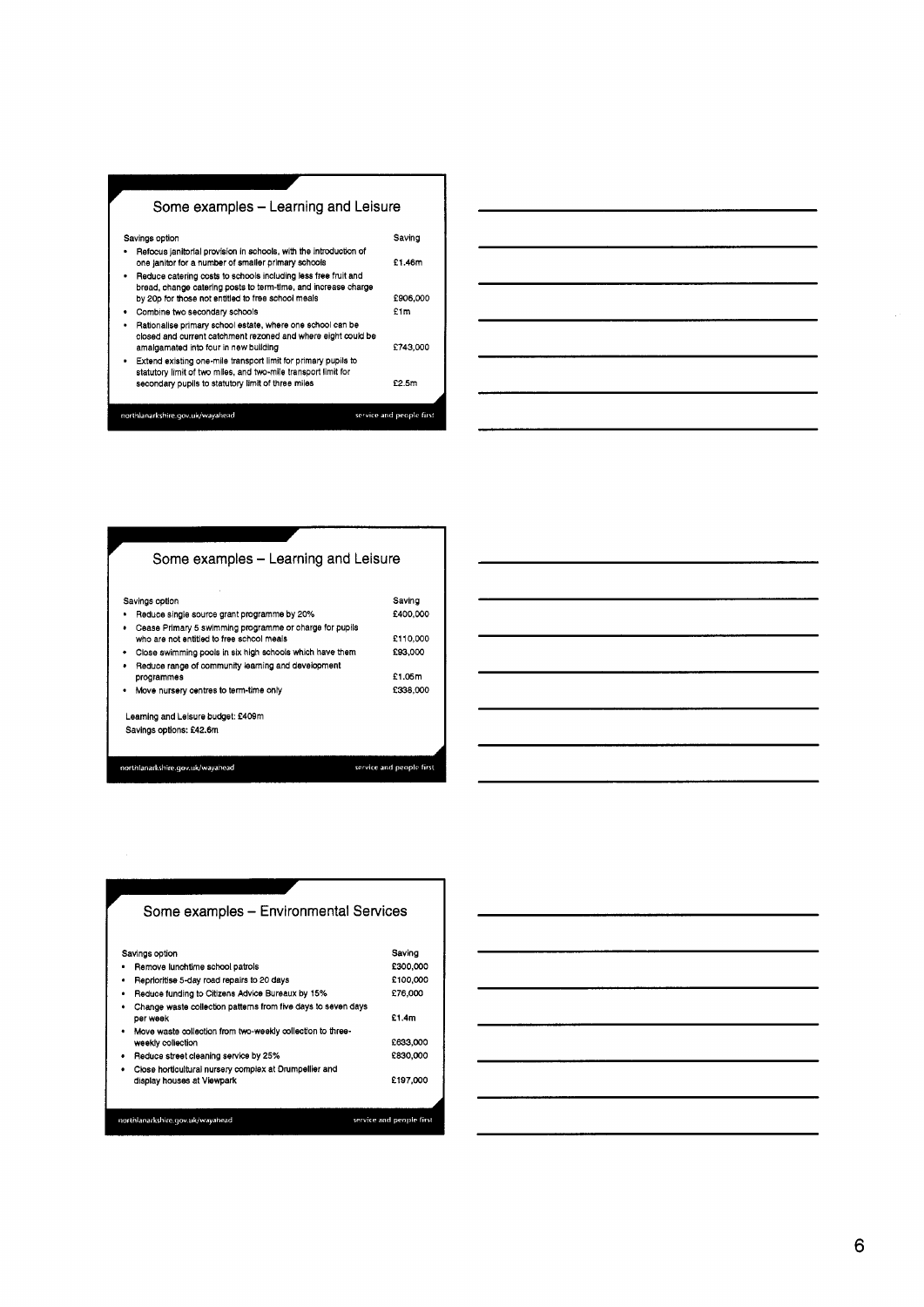

**Some examples - other savings** Savings option Saving Saving Cease payment of £15 Christmas gift to older people f905,000  $\overline{a}$ Close First Stop Shops in Shotts, Moodiesburn, Kiisyth and Viewpark function of the contract of the contract of the contract of the contract of the contract of the contract of the contract of the contract of the contract of the contract of the contract of the contract of the contr Reduce overtime rates to plain time for the fact of the fact of the fact of the fact of the fact of the fact of the fact of the fact of the fact of the fact of the fact of the fact of the fact of the fact of the fact of th  $\bullet$ \* Remove non-core hours allowance f 1.3m • Negotiate 2.5% salary reduction for chief officers f80,000 northlanarkshire.gov.uk/wayahead service and people first